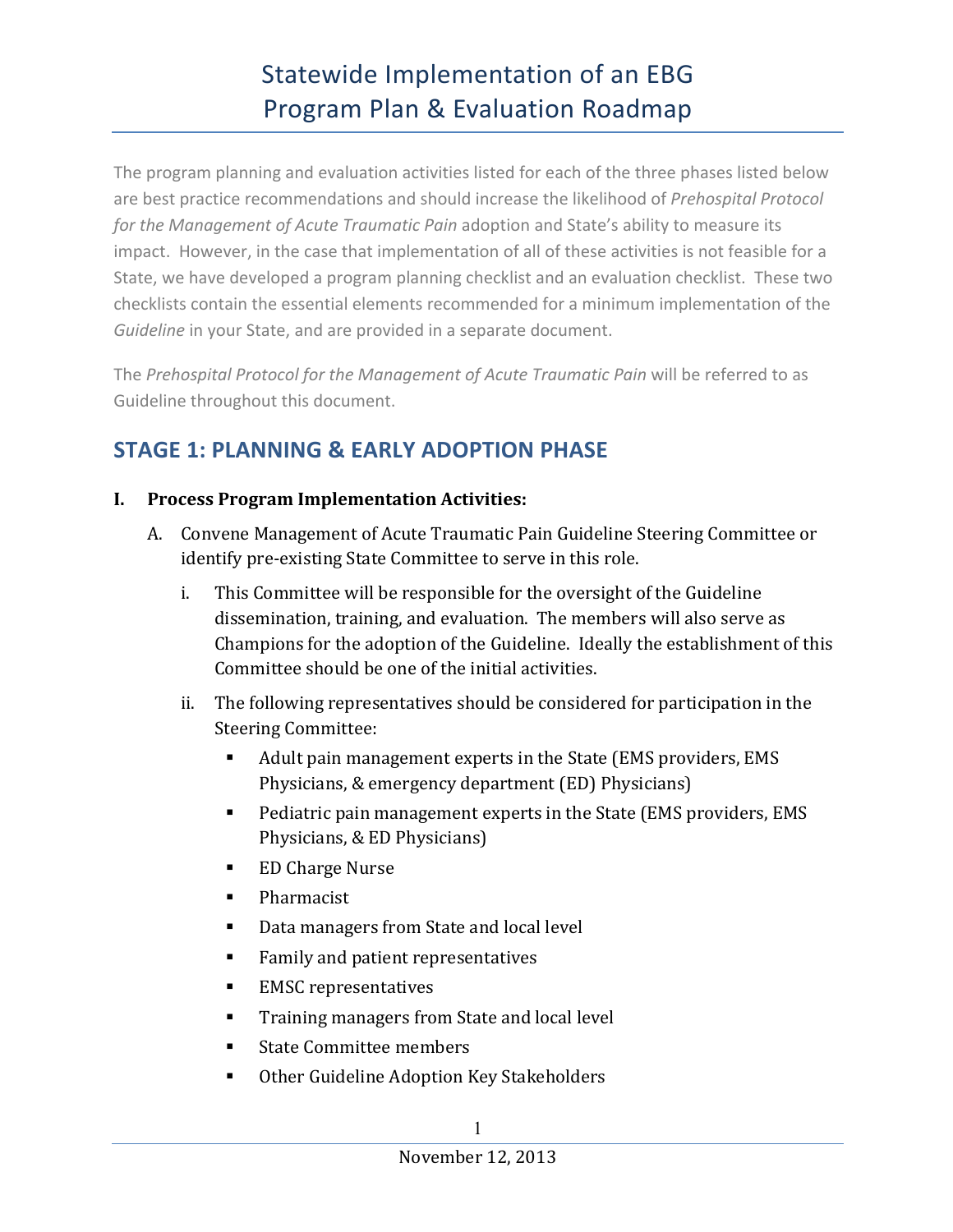# Statewide Implementation of an EBG Program Plan & Evaluation Roadmap

- iii. At the first meeting of this Committee the members should receive
	- 1) the Guideline,
	- 2) education on how the Guideline was developed,
	- 3) education on the need for prehospital pain management,
	- 4) education from a clinical expert on the clinical approach within the Guideline,
	- 5) the use of narcotics within the Guideline, and
	- 6) education regarding the need for a Statewide Prehospital Guideline.
- iv. This Committee should review the Guideline and compile their perception of the State's barriers and facilitators to Guideline adoption. They should develop a plan to address the barriers to Guideline adoption.
- v. This Committee should also solicit feedback on the Guideline from key stakeholders Statewide. This feedback should be solicited early and often. Ideally these key stakeholders should represent EMS providers, EMS Medical Directors, On-line Medical Direction Organizations, ED providers, EMS Committees, resistors to Guideline adoption, and individuals with influence in the EMS community. Once a feedback saturation point is reached, the Committee should identify common barriers and facilitators to Guideline adoption themes and develop an approach to address the main barriers to Guideline adoption. If the barriers indicate a need to revise the Guideline, the State should please communicate this to NASEMSO and then work in partnership with NASEMSO to update the Guideline accordingly. Wherever possible, the Committee should develop a plan to incorporate the facilitators to Guideline adoption in their Guideline Implementation Plan.
- vi. The Committee should disseminate the following pieces of information back to the key stakeholders:
	- Identified facilitators to Guideline adoption
	- Identified Guideline barriers
	- The plan to address the Guideline barriers
	- Clinical and non-clinical changes made to the Guideline and the reasons behind these changes,
	- The plan to incorporate the facilitators to Guideline adoption in the Guideline Rollout Plan.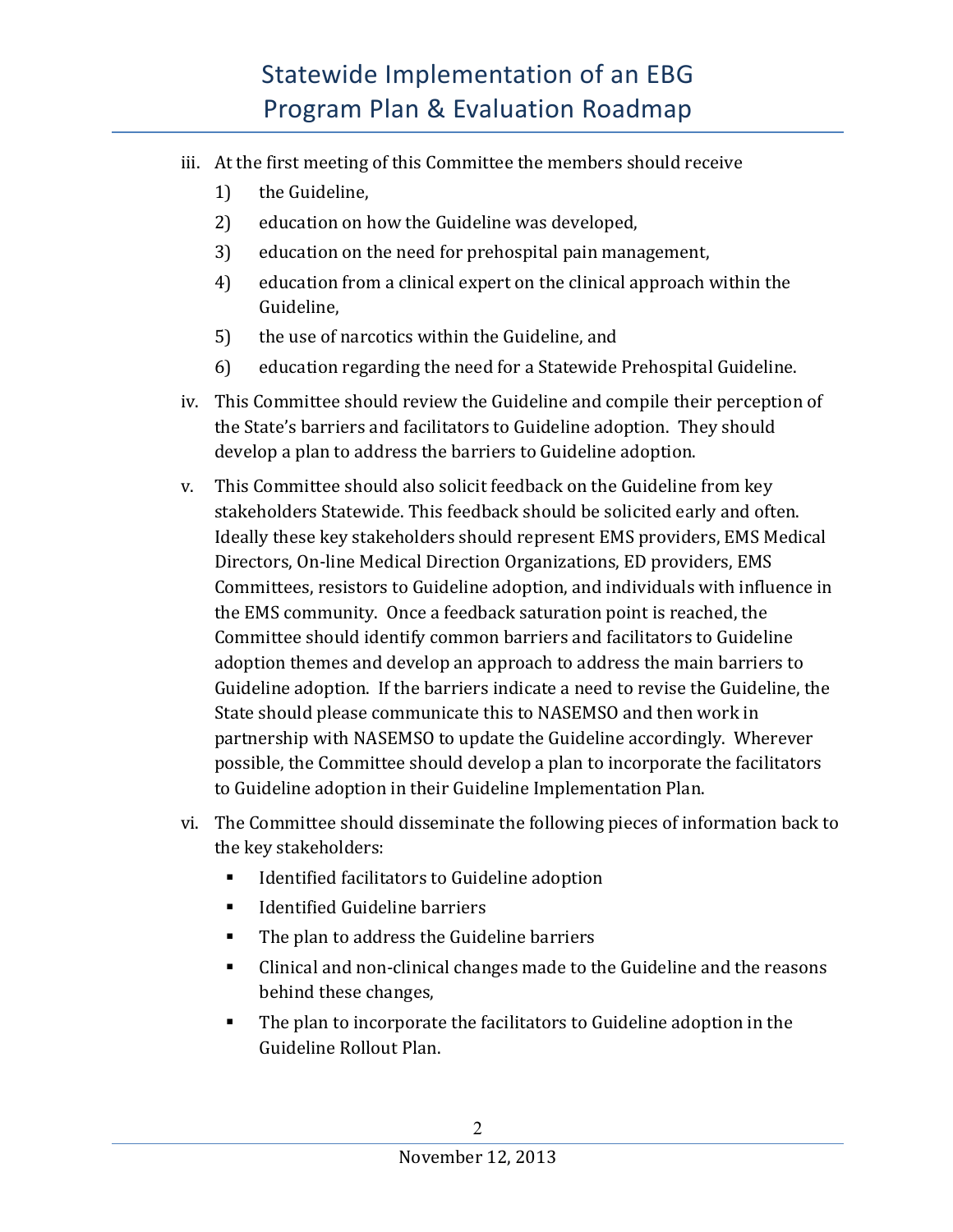- B. Identify which EMS agencies will adopt the Guideline. Of the EMS Agencies resistant to adopting the Guideline work with them to identify reasons for resistance and work to resolve issues in order to ensure Guideline adoption.
- C. Ensure Data Points as recommended in the General Toolkit are included in State's EMS database and that EMS agencies are trained on the collection and documentation of these Data Points as part of Guideline Training. Identify any Data Points that will not be included and communicate these to NASEMSO team, in order to revise the State's Evaluation Plan accordingly.
- D. Develop Guideline Fact Sheet to be disseminated to key stakeholders, EMS agencies, and EDs.
- E. Identify outcome-oriented performance improvement measures associated with the Guideline for that the State to utilize. Ensure necessary data elements are being collected in order to evaluate such projects.
- F. Mandate adoption of the Guideline if within the State's operational scope.
- G. Seek support from EDs to support EMS providers' use of the off-line Guideline.
- H. Establish timeline for Training Phase; establish the Go Live Date for the Guideline.
- I. Identify Guideline education trainers (e.g. agency training officers)
- J. Disseminate Guideline per State and/or Agency policies & practices.

### **II. Process Evaluation**:

- $\circ$  Was a Steering Committee convened, or a current State Committee tasked with the duties as recommended?
- $\circ$  Was a timeline for the Training Phase developed?
- $\circ$  Was a Go Live Date established for the Guideline?
- $\circ$  Were any Quality Improvement Projects identified (e.g. increased use of Fentanyl/morphine, increased documentation of pain scales, pain medication administration for specific conditions: fractures, burns, etc.)?
- $\circ$  Was the State EMS Office able to identify which EMS Agencies will adopt the Guideline?
- $\circ$  How will EMS providers be trained on the Guideline?
- $\circ$  Were barriers to Guideline Implementation identified and were strategies identified to address these barriers to Guideline Implementation Plan?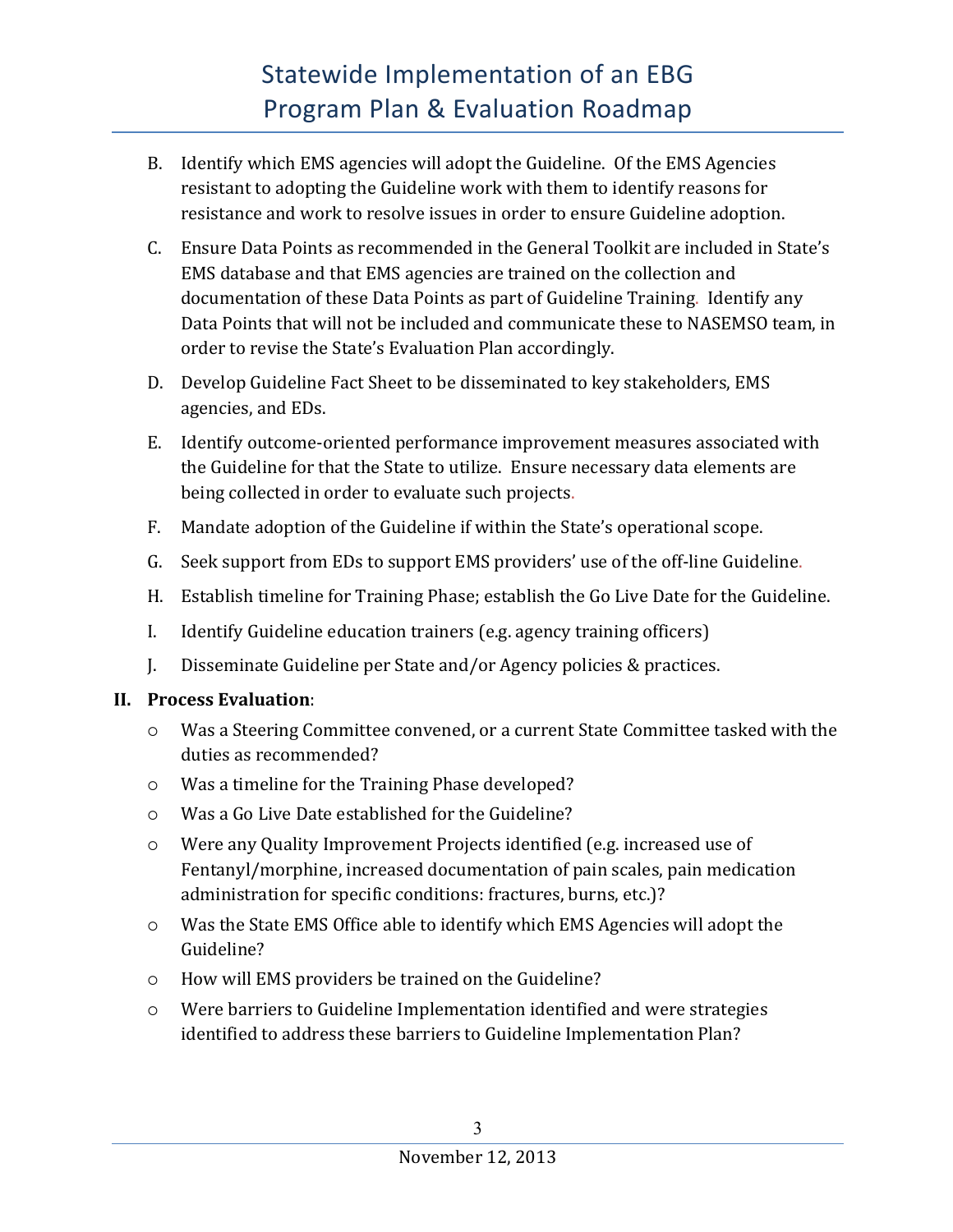- $\circ$  How were the program facilitators to adoption incorporated into the Guideline Implementation Plan?
- $\circ$  Were copies of the pain scales and Guideline disseminated to EMS providers statewide?
- $\circ$  Were the recommended Data Points incorporated into the State EMS database? Were EMS providers trained on the collection and documentation of these Data Points?
- $\circ$  Were any barriers related to ED Physician's support of off-line administration of narcotics identified? If so, what solutions were identified and developed to resolve these barriers?

### **STAGE 2: TRAINING PHASE**

### **I. Impact Program Implementation Activities:**

- A. Pilot test EMS Guideline Training. Work with training attendees to identify any problems with training and resolve problems. Revise training as appropriate.
- B. Pilot test ED Training. Work with training attendees to identify any problems with training and resolve problems. Revise training as appropriate.
- C. Verify with Nursing & Physician Boards if CECBEMS accepted for ED Physicians & Nurses.
- D. Conduct Guideline Train-the-Trainer Sessions.
- E. Post EMS Training on State LMS System and on applicable State, Regional, and local websites.
- F. Post ED Guideline Training on State LMS System and on applicable State, Regional, and local websites.
- G. Disseminate Guideline Training information to EMS Agencies.
- H. Conduct Guideline training for EMS Agencies.
- I. Disseminate Training information to hospital EDs.
- J. Conduct Guideline Training for hospital EDs.
- K. Disseminate Guideline Training information to out-of-state transfer hospital EDs.
- L. Conduct Guideline Training for hospital EDs or provide access to on-line training.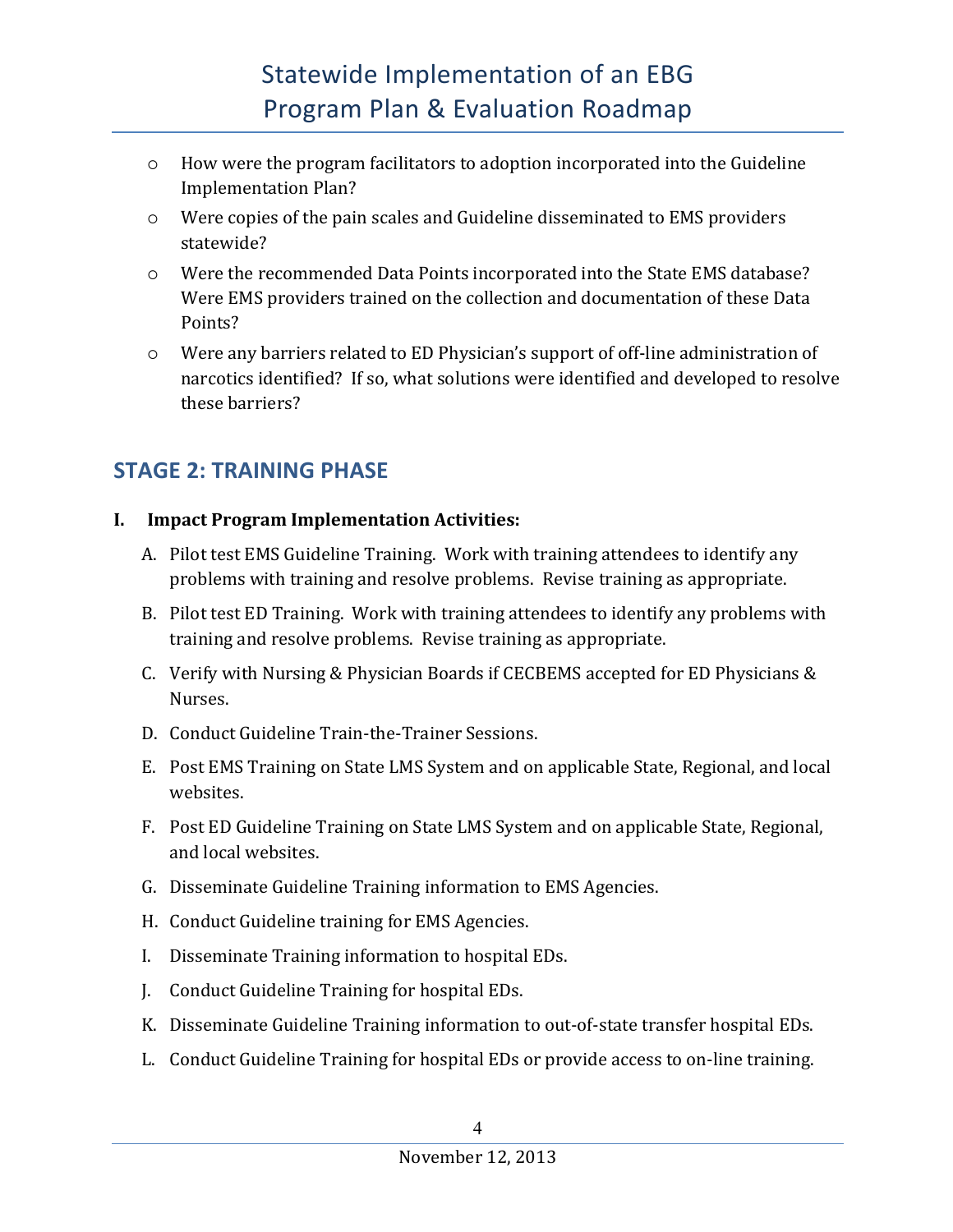- M. Disseminate laminated/electronic copies of the Guideline to EMS and ED providers.
- N. Allow 3-9 months for training on the Guideline before Go Live Date for EMS agencies.
- O. Prior to Go Live Date, pilot test Guideline adoption with 3-5 EMS agencies for a onemonth period. Conduct data analysis for outcome evaluation areas to identify any remaining barriers to Guideline implementation, or run report data documentation. Revise as appropriate to address identified barriers.
	- i. When choosing agencies for the pilot, consider annual volume of pediatric patients and annual volume of trauma.

### **II.** Impact Evaluation:

- A. Did EMS Providers completing the Guideline Training have an increase in their:
	- a. knowledge scores from pre- to post-test?
	- b. skills test scores from pre- to post-test?
	- c. toddler pain management self-efficacy scores from pre- to post-test?
	- d. child pain management self-efficacy scores from pre- to post-test?
	- e. adult pain management self-efficacy scores from pre- to post-test?
- B. What percent of the State's EMT providers completed the Guideline Training?
- C. What percent of the State's Paramedics/ALS providers completed the Guideline Training?
- D. Was the Guideline pilot tested to evaluate completeness of run report data for the Data Points?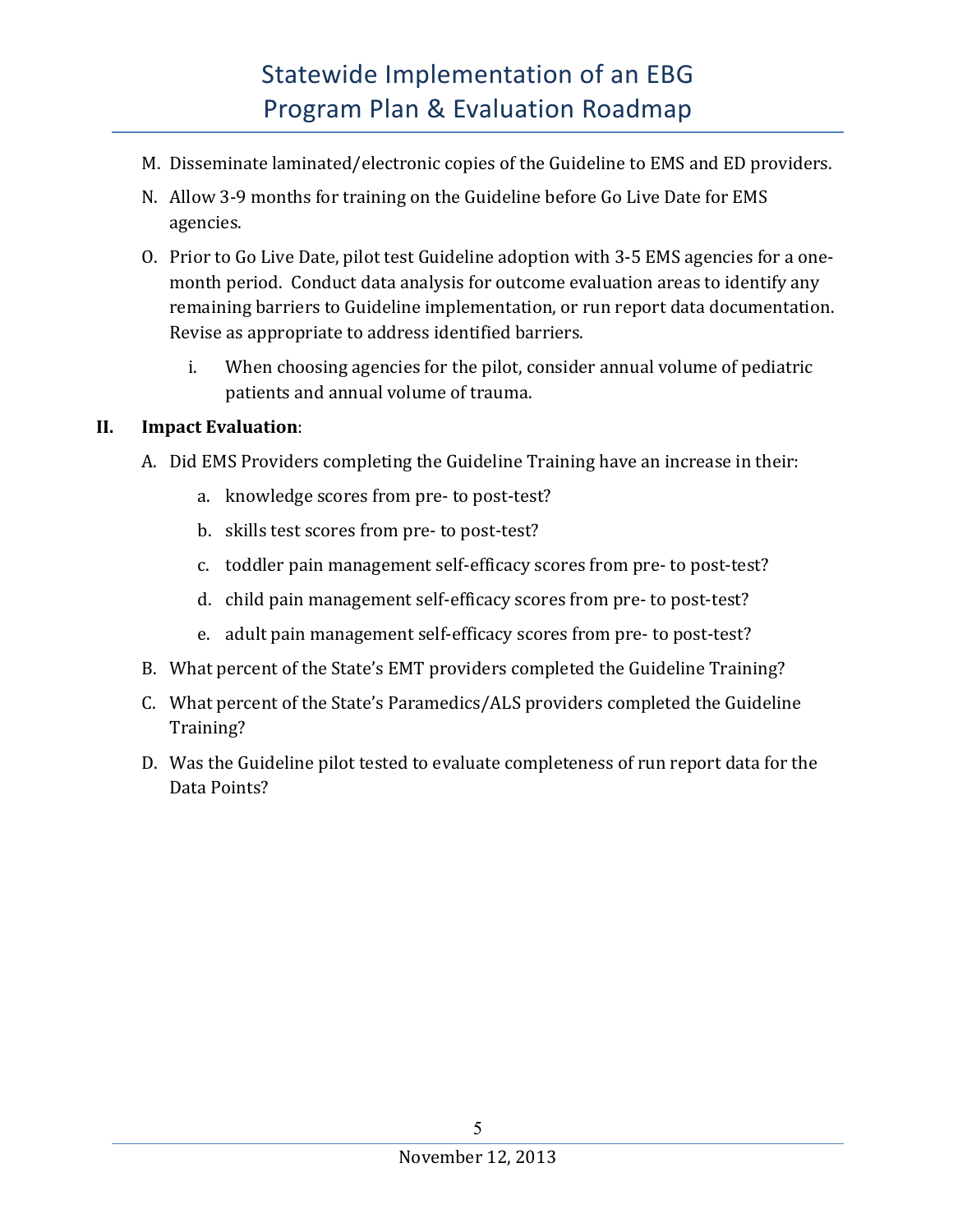### **STAGE 3: GUIDELINE ADOPTION & IMPLEMENTATION PHASE**

### **I.** Outcome Program Implementation Activities:

- A. Go Live Date is reached and EMS Agencies begin to use the Guideline. Data Points should be measured from this date forward.
- B. Conduct monthly data analysis on Key Elements to identify any Guideline barriers. Revise Guideline Implementation Plan and training as appropriate to address barriers.
- C. Launch NASEMSO's Real Time Guideline Feedback portal and identify common themes in feedback. Feedback will be kept anonymous and portal will function in a "submit your feedback" capacity rather than like a blog. Develop plan to resolve any issues that arise.

### **II.** Outcome Evaluation

### A. **Clinical Indicators Evaluation Questions:**

- $\circ$  For EMS Agencies adopting the Guideline, was there an increase in:
	- $\blacksquare$  the documentation of pain scores for adult patients with acute trauma?
	- $\blacksquare$  the documentation of pain scores for pediatric patients with acute trauma?
	- the utilization of either Morphine or Fentanyl to manage pain in adult patients with acute trauma?
	- $\blacksquare$  the utilization of either Morphine or Fentanyl to manage pain in pediatric patients with acute trauma?
- $\circ$  For EMS Agencies adopting the Guideline with a transport time longer than 10 minutes, was there an increase in the reassessment of pain in:
	- adult patients with acute trauma?
	- pediatric patients with acute trauma?
- $\circ$  For EMS Agencies adopting the Guideline with a transport time longer than 10 minutes and continued moderate to severe pain scores, was there an increase in the re-dosing of either Morphine or Fentanyl in:
	- adult patients with acute trauma?
	- pediatric patients with acute trauma?